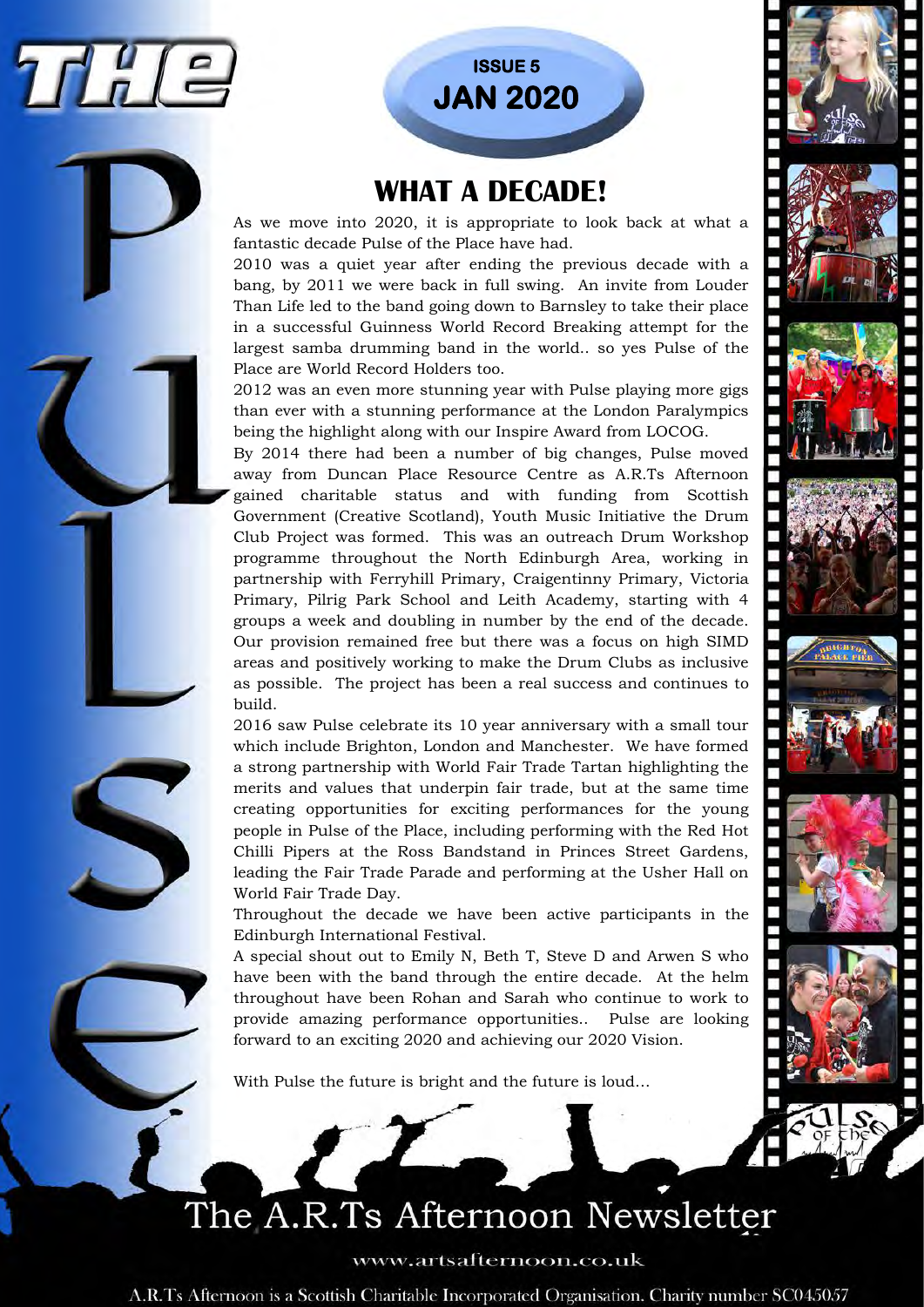

#### **TORCHLIGHT PARADE**

Pulse finished the year and the decade with a bang at Edinburgh's Torchlight Parade. As usual this was a fantastic event with approximately 20,000 torch bearers. This year Pulse were the last band within the parade and finished playing in Holyrood Park just as the

fireworks began. For a number of young people it was their first gig with us. We were all very proud of the band for their performance.

#### **STAFFING**

Our staff team is slowly growing and we have just shortlisted for a new post and have 3 candidates to interview. Fergus MacDonald's eighteen month contract comes to an end at the end of March. Fergus has

become an important part of the team and we hope that we will still be able to keep him involved in some way.

#### **DRUM CLUBS**

The clubs continue to be very busy. Our newest addition has been a joint Drum Club between Pilrig Park and Leith Academy. This club has been a stunning success, without the support of the staff from Pilrig and Leith Academy this group would not have been possible. The group is about to move to Pilmeny Youth Centre, this has been arranged through Pilrig Park, but a big thank you to Bryan Maughan at Pilmeny for the venue and his support. Ferryhill Primary are currently preparing for this year's City of Edinburgh Council's RESONATE concert at the Queens Hall. They are

®

currently working on a movement section… should be awesome.

#### **TARTAN DAY PARADE – NEW YORK, USA**

As many of you already know we have been invited to play at this years Tartan Day Parade in New York.

This opportunity has come to fruition through our partnership with World Fair Trade Tartan.

We have been aiming at raising approximately £50,000 to fund all the

places and at this stage we only have £14,000 to go. If you would like to donate to help get our young drummers to New York please check out our website at [www.artsafternoon.org.uk](http://www.artsafternoon.org.uk/) 

We still have a number of events lined up for fundraising so follow us on Facebook [www.facebook.com/pulseoft](http://www.facebook.com/pulseoftheplace) [heplace](http://www.facebook.com/pulseoftheplace) 

2020 is already shaping up to be an exciting year for Pulse.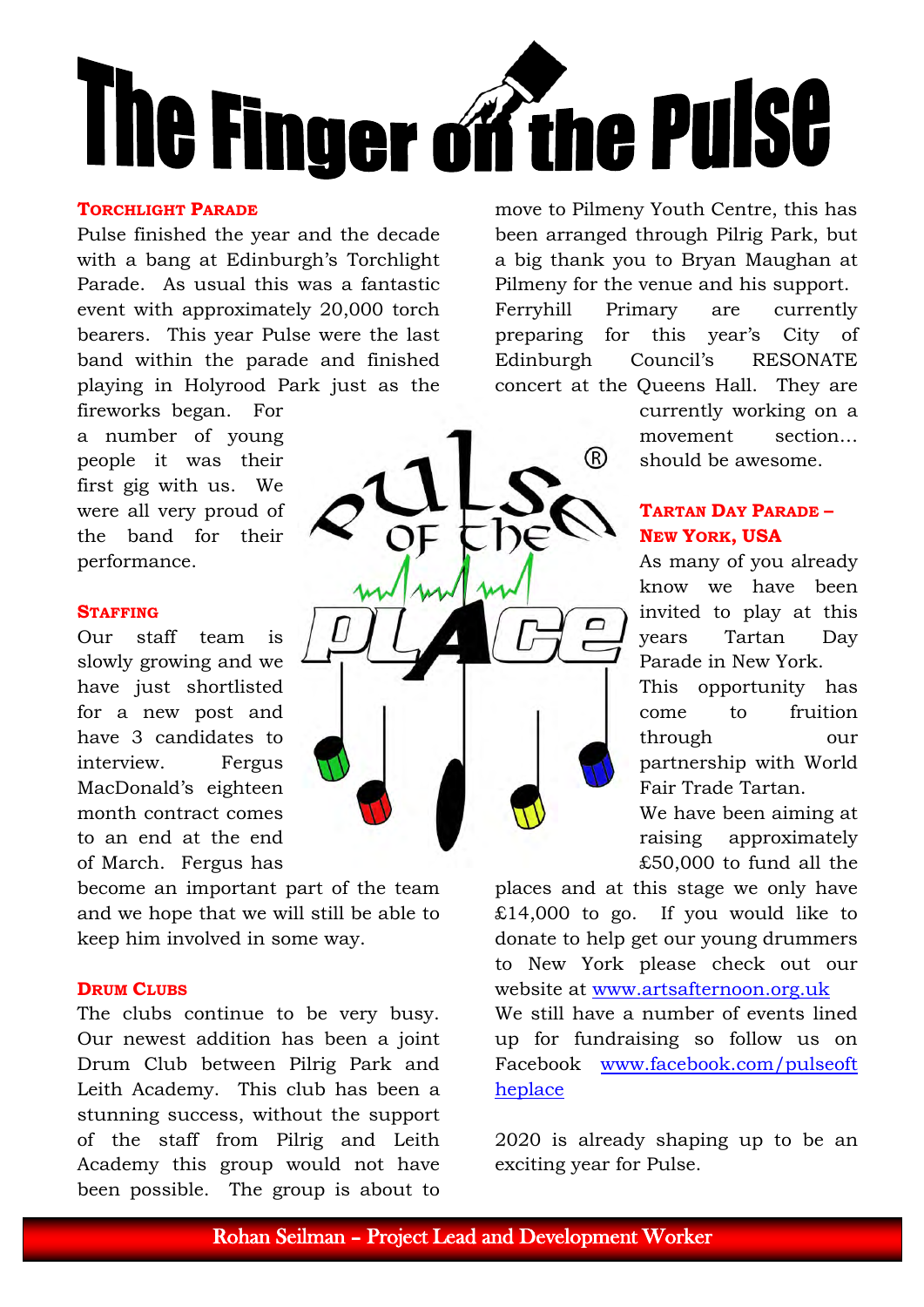#### **A.R.Ts Afternoon Newsletter**



We have a vision for 2020 that we have been working on for a while. Last year we were invited by Tania from World Fair Trade Tartan to join them on the Tartan Day Parade in New York. We have all worked very hard to put this into place, we were given a grant from Creative Scotland and we have been fundraising too and we are £14,000 away from our target of £50,000, so with a last push we are confident that we will make it.



Flights and accommodation have been booked and we have a volunteer staff team in place. Our drummers are very excited, but we still have some work to do to ensure that our performance will at the high level we are expecting. We have received support from our local MSP Ben MacPherson.

Tania has arranged a gala fundraising meal with Celebrity Chef and Curry King, Tony Singh which we hope will raise significant funds. There is a Race Night planned by the Williamson's on Friday 21<sup>st</sup> February 2020 with a short performance from our own Beat It. Of course, Bruce will be accompanying us to NYC.. there will be special Bruce Tshirts on sale again soon.

This is our first trip abroad with Pulse and things are all falling into place nicely this will be a life changing trip for many of our drummers and staff.

Keep up to date with what we are doing on our Facebook page (details below) and please where you can support the up coming events.



#### **CONTACT US:**

**Website: [www.artsafternoon.org.uk](http://www.artsafternoon.org.uk/)**

**Pulse of the Place Twitter: @pulseoftheplace**

**Pulse of the Place Facebook: [www.facebook.com/pulseoftheplace](http://www.facebook.com/pulseoftheplace)**

**E- mail: [pulseoftheplace@gmail.com](mailto:pulseoftheplace@gmail.com)**